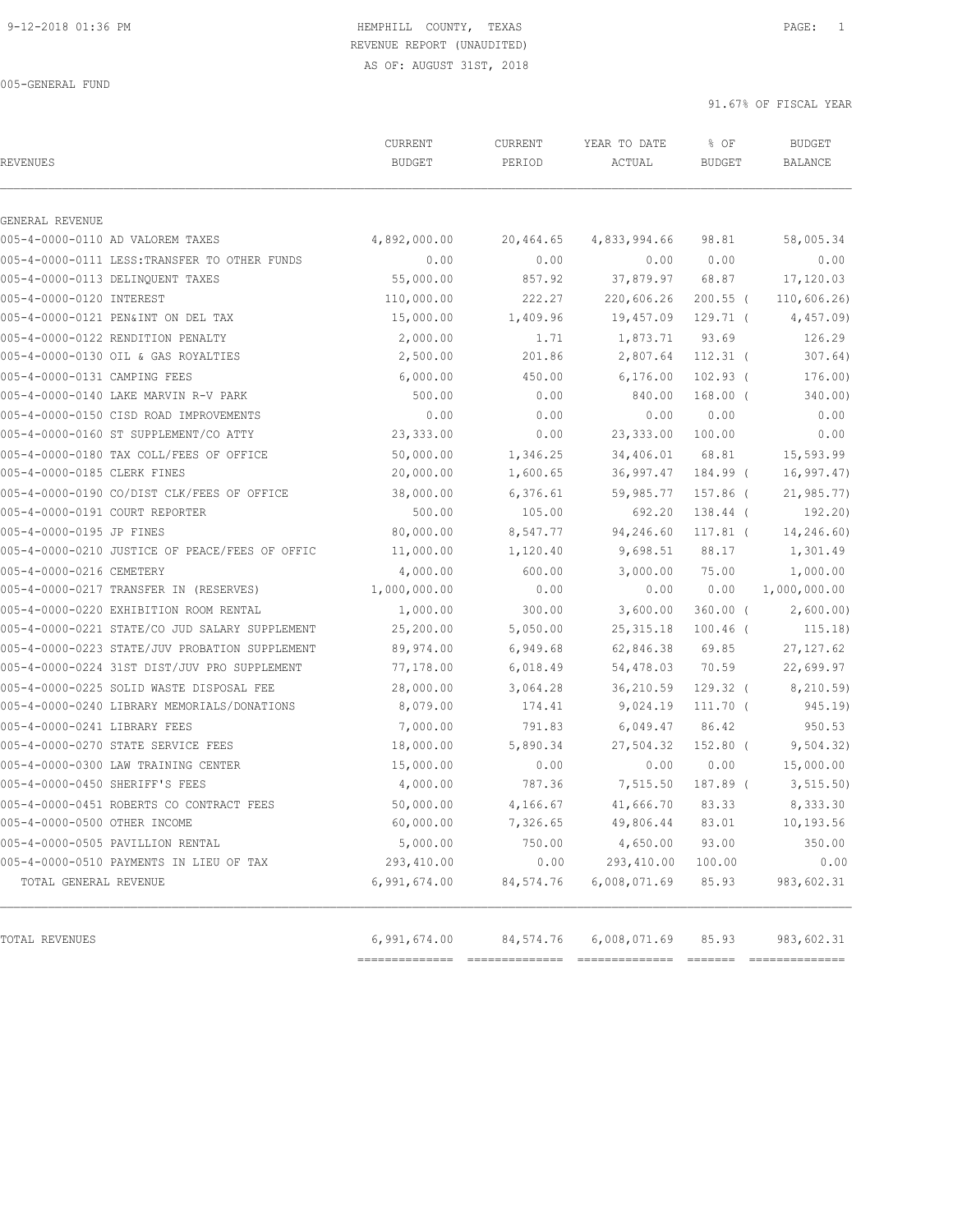008-LAW LIBRARY

| REVENUES                                   | CURRENT<br><b>BUDGET</b> | CURRENT<br>PERIOD | YEAR TO DATE<br>ACTUAL | % OF<br><b>BUDGET</b> | <b>BUDGET</b><br>BALANCE |
|--------------------------------------------|--------------------------|-------------------|------------------------|-----------------------|--------------------------|
|                                            |                          |                   |                        |                       |                          |
| GENERAL REVENUE                            |                          |                   |                        |                       |                          |
| 008-4-0000-0110 TRANSFER FROM FUND BALANCE | 5,000.00                 | 0.00              | 0.00                   | 0.00                  | 5,000.00                 |
| 008-4-0000-0550 COURT FEES-LAW/LIB         | 2,000.00                 | 315.00            | 2,310.00               | $115.50$ (            | 310.00)                  |
| TOTAL GENERAL REVENUE                      | 7,000.00                 | 315.00            | 2,310.00               | 33.00                 | 4,690.00                 |
|                                            |                          |                   |                        |                       |                          |
| TOTAL REVENUES                             | 7,000.00                 | 315.00            | 2,310.00               | 33.00                 | 4,690.00                 |
|                                            |                          |                   |                        |                       |                          |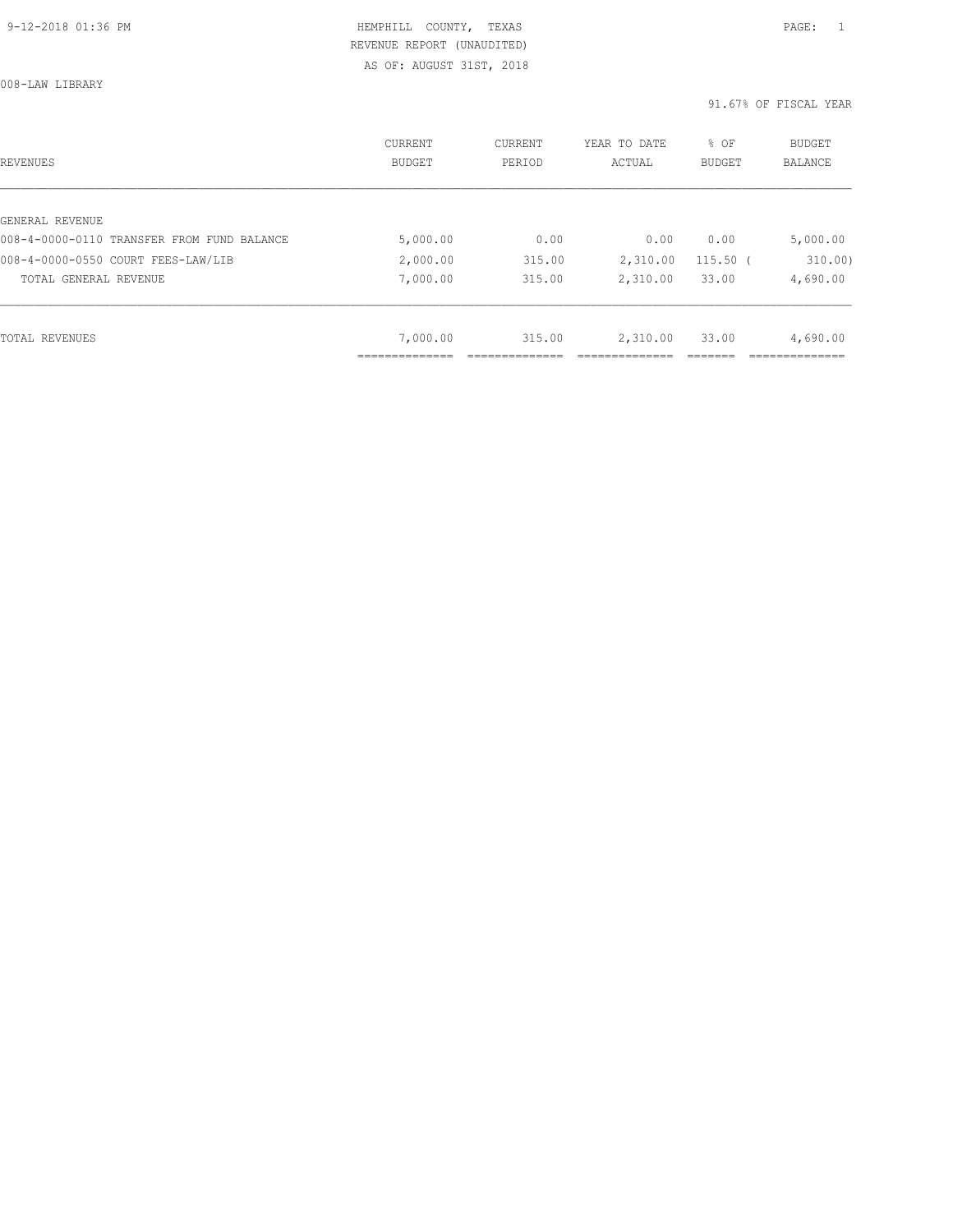009-SECURITY FEE

| REVENUES                                   | CURRENT<br><b>BUDGET</b> | CURRENT<br>PERIOD | YEAR TO DATE<br>ACTUAL | % OF<br><b>BUDGET</b> | <b>BUDGET</b><br><b>BALANCE</b> |
|--------------------------------------------|--------------------------|-------------------|------------------------|-----------------------|---------------------------------|
|                                            |                          |                   |                        |                       |                                 |
| GENERAL REVENUE                            |                          |                   |                        |                       |                                 |
| 009-4-0000-0110 TRANSFER FROM FUND BALANCE | 50,000.00                | 0.00              | 0.00                   | 0.00                  | 50,000.00                       |
| 009-4-0000-0191 COURTHOUSE SECURITY FEE    | 3,000.00                 | 418.52            | 4,089.13               | $136.30$ (            | 1,089.13                        |
| TOTAL GENERAL REVENUE                      | 53,000.00                | 418.52            | 4,089.13               | 7.72                  | 48,910.87                       |
|                                            |                          |                   |                        |                       |                                 |
| TOTAL REVENUES                             | 53,000.00                | 418.52            | 4,089.13               | 7.72                  | 48,910.87                       |
|                                            | _________                |                   |                        |                       |                                 |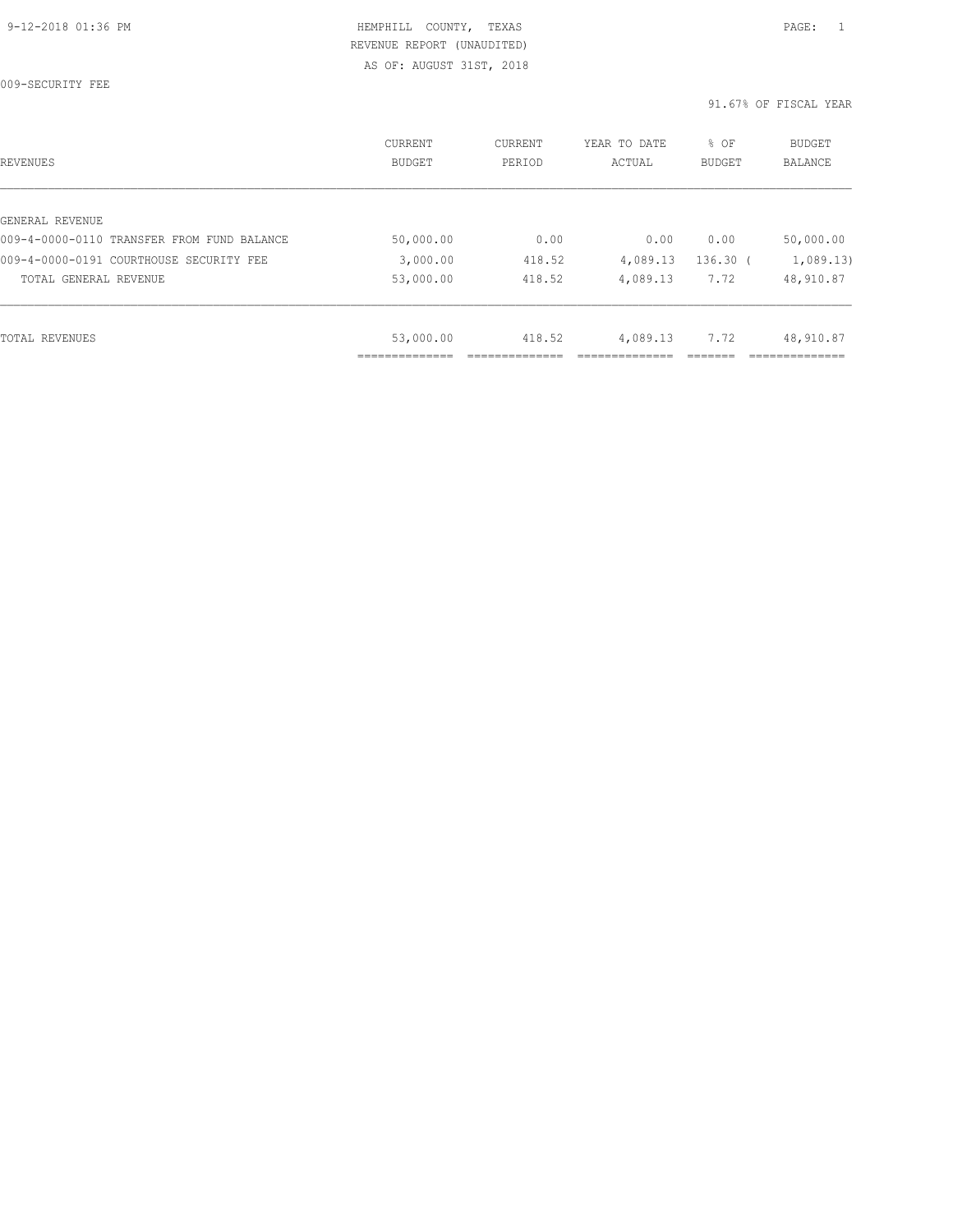010-AIRPORT

| REVENUES                                   | CURRENT<br><b>BUDGET</b> | <b>CURRENT</b><br>PERIOD | YEAR TO DATE<br>ACTUAL | % OF<br><b>BUDGET</b> | <b>BUDGET</b><br><b>BALANCE</b> |
|--------------------------------------------|--------------------------|--------------------------|------------------------|-----------------------|---------------------------------|
|                                            |                          |                          |                        |                       |                                 |
| GENERAL REVENUE                            |                          |                          |                        |                       |                                 |
| 010-4-0000-0110 AD VALOREM TAX TRANSFER    | 70,000.00                | 0.00                     | 70,000.00              | 100.00                | 0.00                            |
| 010-4-0000-0120 INTEREST-AIRPORT           | 400.00                   | 56.47                    | 291.15                 | 72.79                 | 108.85                          |
| 010-4-0000-0320 CHAMBER OF COMMERCE        | 1,920.00                 | 0.00                     | 960.00                 | 50.00                 | 960.00                          |
| 010-4-0000-0325 FUEL SALES                 | 130,000.00               | 25,079.80                | 142,928.57             | $109.95$ (            | 12, 928.57                      |
| 010-4-0000-0326 RENT-HANGARS               | 6,000.00                 | 3.00                     | 7,486.72               | 124.78 (              | 1,486.72)                       |
| 010-4-0000-0500 OTHER RECEIPTS             | 0.00                     | 3,530.50                 | 3,530.50               | $0.00$ (              | 3, 530.50                       |
| 010-4-0000-0510 REIMBURSEMENT FROM STATE   | 2,000.00                 | 0.00                     | 0.00                   | 0.00                  | 2,000.00                        |
| 010-4-0000-0600 TRANSFER FROM FUND BALANCE | 0.00                     | 0.00                     | 0.00                   | 0.00                  | 0.00                            |
| TOTAL GENERAL REVENUE                      | 210,320.00               | 28,669.77                | 225,196.94             | 107.07 (              | 14,876.94)                      |
| TOTAL REVENUES                             | 210,320.00               | 28,669.77                | 225,196.94             | 107.07 (              | 14,876.94)                      |
|                                            |                          |                          |                        |                       |                                 |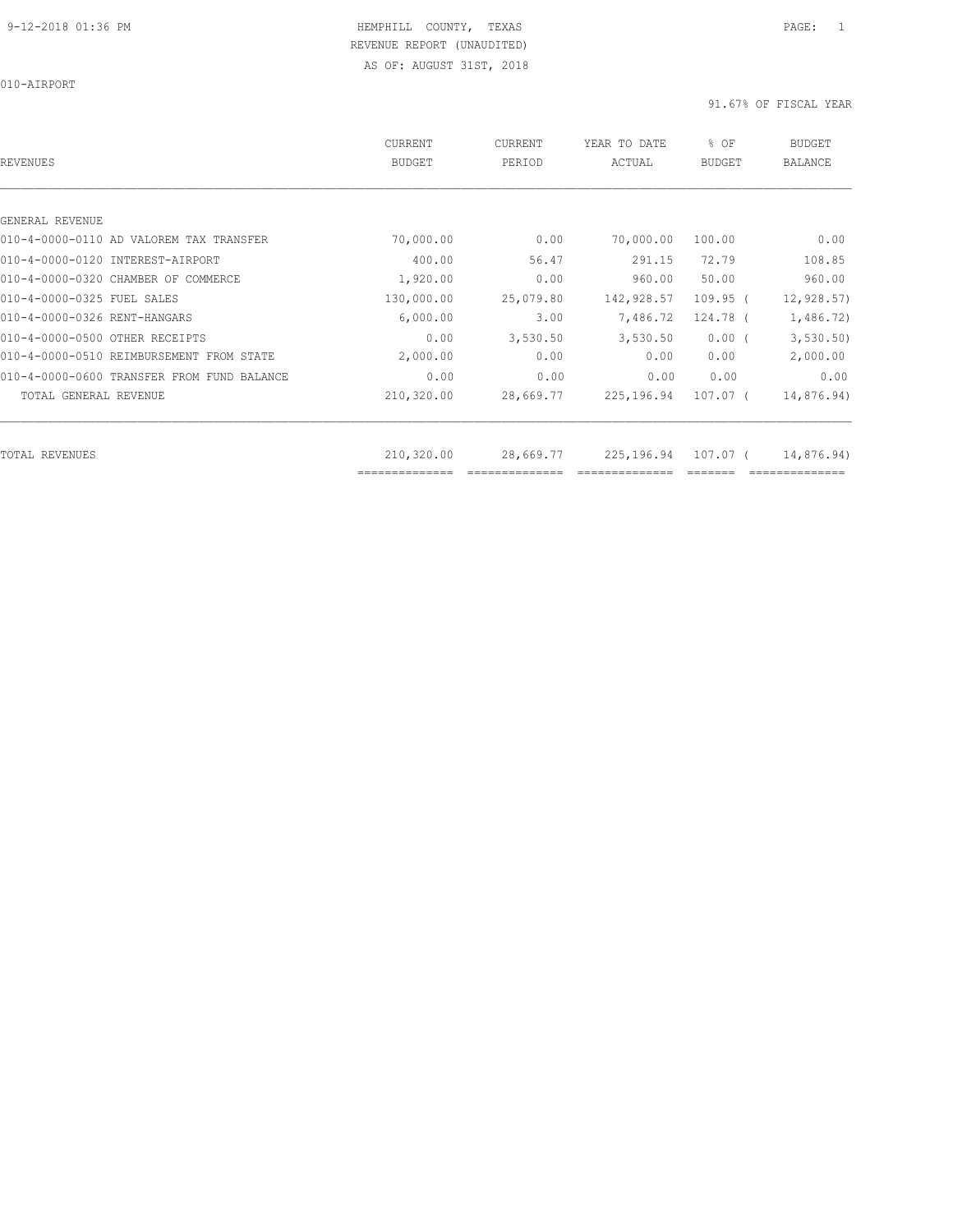011-ROAD & BRIDGE PCT 1

| REVENUES                                       | CURRENT<br><b>BUDGET</b> | <b>CURRENT</b><br>PERIOD | YEAR TO DATE<br>ACTUAL | % OF<br><b>BUDGET</b>    | <b>BUDGET</b><br><b>BALANCE</b> |
|------------------------------------------------|--------------------------|--------------------------|------------------------|--------------------------|---------------------------------|
|                                                |                          |                          |                        |                          |                                 |
| GENERAL REVENUE                                |                          |                          |                        |                          |                                 |
| 011-4-0000-0110 TRANSFER FROM FUND BALANCE     | 85,000.00                | 0.00                     | 0.00                   | 0.00                     | 85,000.00                       |
| 011-4-0000-0120 INTEREST                       | 1,000.00                 | 0.00                     |                        | 12, 173. 25 1, 217. 33 ( | 11, 173.25                      |
| 011-4-0000-0121 PEN&INT ON DEL TAX             | 800.00                   | 80.90                    | 1,027.02               | $128.38$ (               | 227.02)                         |
| 011-4-0000-0122 RENDITION PENALTY              | 50.00                    | 0.10                     | 98.99                  | 197.98 (                 | 48.99)                          |
| 011-4-0000-0280 FARM TO MARKET TAXES           | 272,000.00               | 1,140.21                 | 269,796.54             | 99.19                    | 2,203.46                        |
| 011-4-0000-0281 DELINOUENT TAXES               | 2,000.00                 | 48.68                    | 1,681.02               | 84.05                    | 318.98                          |
| 011-4-0000-0290 LATERAL ROAD                   | 2,100.00                 | 0.00                     | 2,088.33               | 99.44                    | 11.67                           |
| 011-4-0000-0295 BANKHEAD-JONES FARM TENANT ACT | 2,200.00                 | 0.00                     | 1,719.59               | 78.16                    | 480.41                          |
| 011-4-0000-0300 AUTO REGISTRATION              | 44,000.00                | 3,385.54                 | 43,740.04              | 99.41                    | 259.96                          |
| 011-4-0000-0500 OTHER RECEIPTS                 | 3,000.00                 | 0.00                     | 5,057.22               | $168.57$ (               | 2,057.22                        |
| 011-4-0000-0510 GRANT FUNDS                    | 0.00                     | 0.00                     | 0.00                   | 0.00                     | 0.00                            |
| TOTAL GENERAL REVENUE                          | 412,150.00               | 4,655.43                 | 337,382.00             | 81.86                    | 74,768.00                       |
|                                                |                          |                          |                        |                          |                                 |
| TOTAL REVENUES                                 | 412,150.00               | 4,655.43                 | 337,382.00             | 81.86                    | 74,768.00                       |
|                                                |                          |                          |                        |                          |                                 |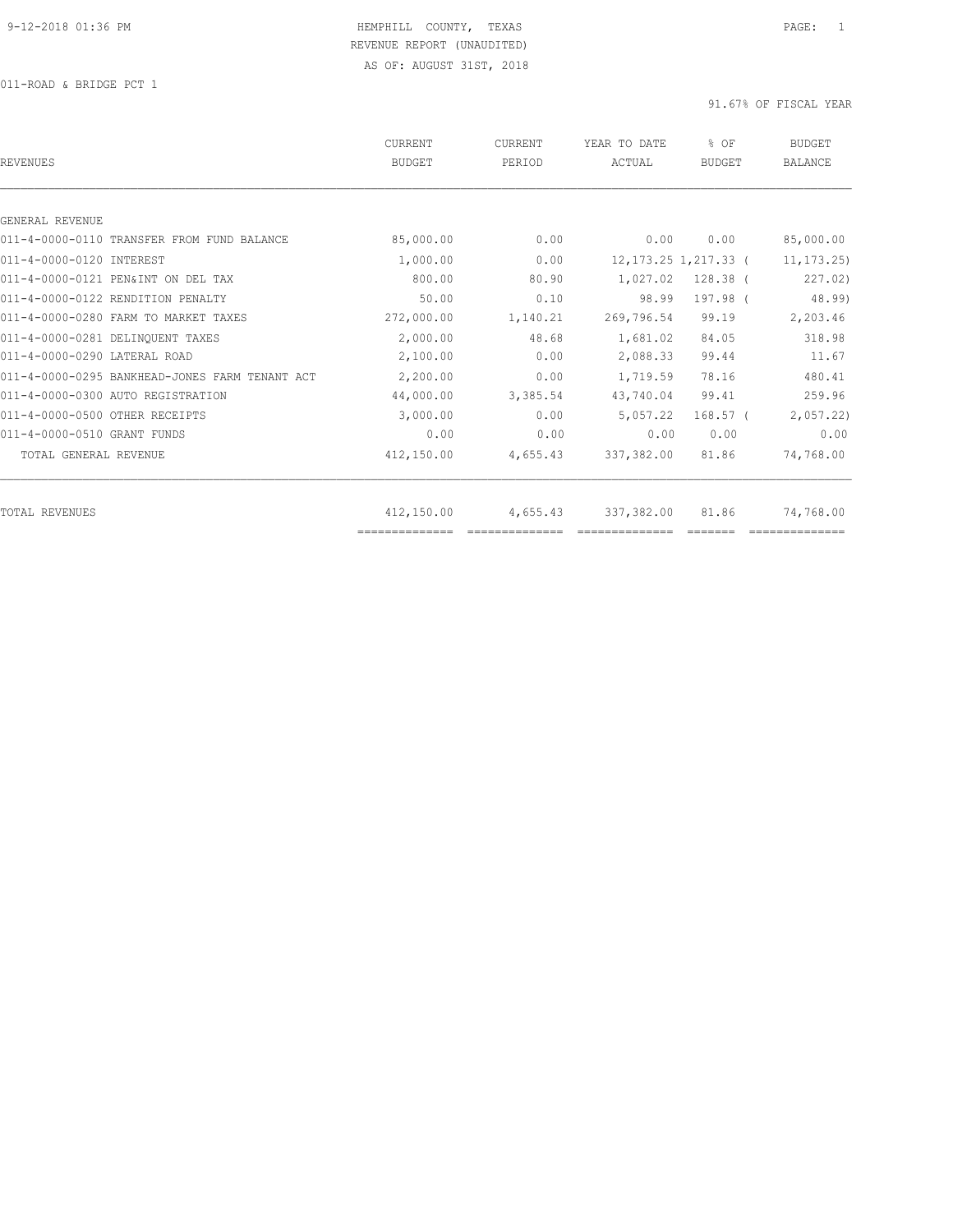| REVENUES                                       | CURRENT<br><b>BUDGET</b> | CURRENT<br>PERIOD | YEAR TO DATE<br>ACTUAL | % OF<br><b>BUDGET</b> | <b>BUDGET</b><br><b>BALANCE</b> |
|------------------------------------------------|--------------------------|-------------------|------------------------|-----------------------|---------------------------------|
|                                                |                          |                   |                        |                       |                                 |
| GENERAL REVENUE                                |                          |                   |                        |                       |                                 |
| 012-4-0000-0110 TRANSFER FROM FUND BALANCE     | 50,000.00                | 0.00              | 0.00                   | 0.00                  | 50,000.00                       |
| 012-4-0000-0120 INTEREST                       | 1,000.00                 | 0.00              |                        | 16,978.60 1,697.86 (  | 15,978.60)                      |
| 012-4-0000-0121 PEN&INT ON DEL TAX             | 800.00                   | 85.82             | 1,089.27               | $136.16$ (            | 289.27                          |
| 012-4-0000-0122 RENDITION PENALTY              | 50.00                    | 0.11              | 105.09                 | $210.18$ (            | $55.09$ )                       |
| 012-4-0000-0280 FARM TO MARKET TAXES           | 289,000.00               | 1,209.31          | 286, 147.92            | 99.01                 | 2,852.08                        |
| 012-4-0000-0281 DELINQUENT TAXES               | 2,000.00                 | 51.63             | 1,783.01               | 89.15                 | 216.99                          |
| 012-4-0000-0290 LATERAL ROAD                   | 2,500.00                 | 0.00              | 2,214.89               | 88.60                 | 285.11                          |
| 012-4-0000-0295 BANKHEAD-JONES FARM TENANT ACT | 2,300.00                 | 0.00              | 1,823.80               | 79.30                 | 476.20                          |
| 012-4-0000-0300 AUTO REGISTRATION              | 47,000.00                | 3,590.71          | 46,391.06              | 98.70                 | 608.94                          |
| 012-4-0000-0350 ROAD CROSSING PERMITS          | 200.00                   | 0.00              | 0.00                   | 0.00                  | 200.00                          |
| 012-4-0000-0500 OTHER RECEIPTS                 | 3,000.00                 | 0.00              | 5,374.86               | 179.16 (              | 2,374.86                        |
| TOTAL GENERAL REVENUE                          | 397,850.00               | 4,937.58          | 361,908.50             | 90.97                 | 35,941.50                       |
| TOTAL REVENUES                                 | 397,850.00               | 4,937.58          | 361,908.50             | 90.97                 | 35,941.50                       |
|                                                | ==============           |                   |                        |                       |                                 |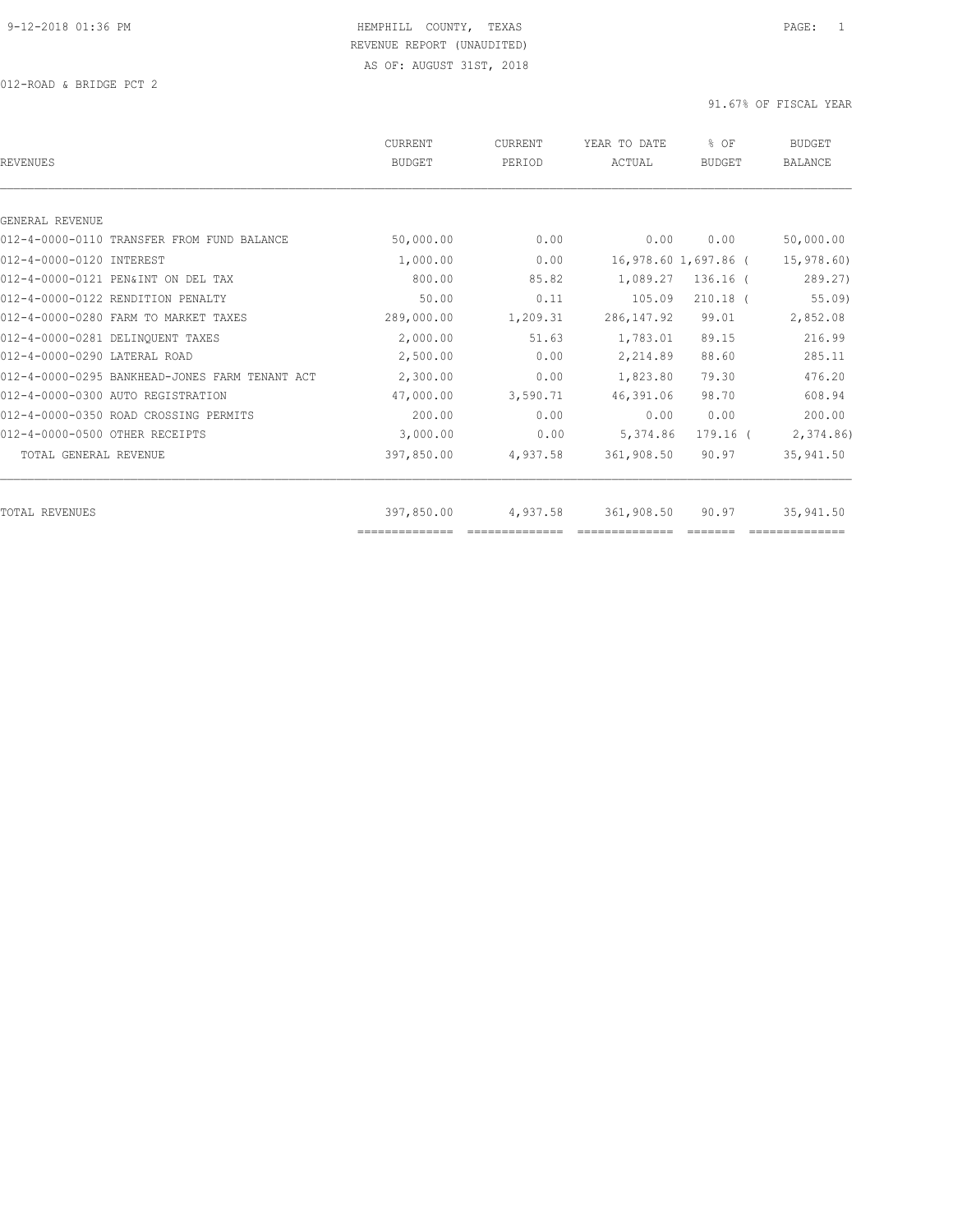013-ROAD & BRIDGE PCT 3

| <b>REVENUES</b>                                | CURRENT<br><b>BUDGET</b> | CURRENT<br>PERIOD | YEAR TO DATE<br>ACTUAL | % OF<br><b>BUDGET</b> | <b>BUDGET</b><br><b>BALANCE</b> |
|------------------------------------------------|--------------------------|-------------------|------------------------|-----------------------|---------------------------------|
|                                                |                          |                   |                        |                       |                                 |
| GENERAL REVENUE                                |                          |                   |                        |                       |                                 |
| 013-4-0000-0110 TRANSFER FROM FUND BALANCE     | 159,673.00               | 0.00              | 0.00                   | 0.00                  | 159,673.00                      |
| 013-4-0000-0120 INTEREST                       | 1,000.00                 | 0.00              |                        | 16,731.72 1,673.17 (  | 15,731.72)                      |
| 013-4-0000-0121 PEN&INT ON DEL TAX             | 1,500.00                 | 171.63            | 2,178.65               | 145.24 (              | 678.65                          |
| 013-4-0000-0122 RENDITION PENALTY              | 100.00                   | 0.20              | 210.12                 | $210.12$ (            | 110.12                          |
| 013-4-0000-0280 FARM TO MARKET TAXES           | 577,600.00               | 2,418.63          | 572,295.85             | 99.08                 | 5,304.15                        |
| 013-4-0000-0281 DELINQUENT TAXES               | 4,000.00                 | 103.26            | 3,566.09               | 89.15                 | 433.91                          |
| 013-4-0000-0290 LATERAL ROAD                   | 4,000.00                 | 0.00              | 4,429.79               | $110.74$ (            | 429.79)                         |
| 013-4-0000-0295 BANKHEAD-JONES FARM TENANT ACT | 5,000.00                 | 0.00              | 3,647.60               | 72.95                 | 1,352.40                        |
| 013-4-0000-0300 AUTO REGISTRATION              | 93,000.00                | 7,181.41          | 92,782.02              | 99.77                 | 217.98                          |
| 013-4-0000-0350 ROAD CROSSING PERMITS          | 500.00                   | 0.00              | 187.50                 | 37.50                 | 312.50                          |
| 013-4-0000-0500 OTHER RECEIPTS                 | 1,000.00                 | 0.00              |                        | 83,973.81 8,397.38 (  | 82,973.81)                      |
| 013-4-0000-0510 GRANT FUNDS                    | 0.00                     | 0.00              | 0.00                   | 0.00                  | 0.00                            |
| TOTAL GENERAL REVENUE                          | 847,373.00               | 9,875.13          | 780,003.15             | 92.05                 | 67,369.85                       |
|                                                |                          |                   |                        |                       |                                 |
| TOTAL REVENUES                                 | 847,373.00               | 9,875.13          | 780,003.15             | 92.05                 | 67,369.85                       |
|                                                | ==============           |                   |                        |                       |                                 |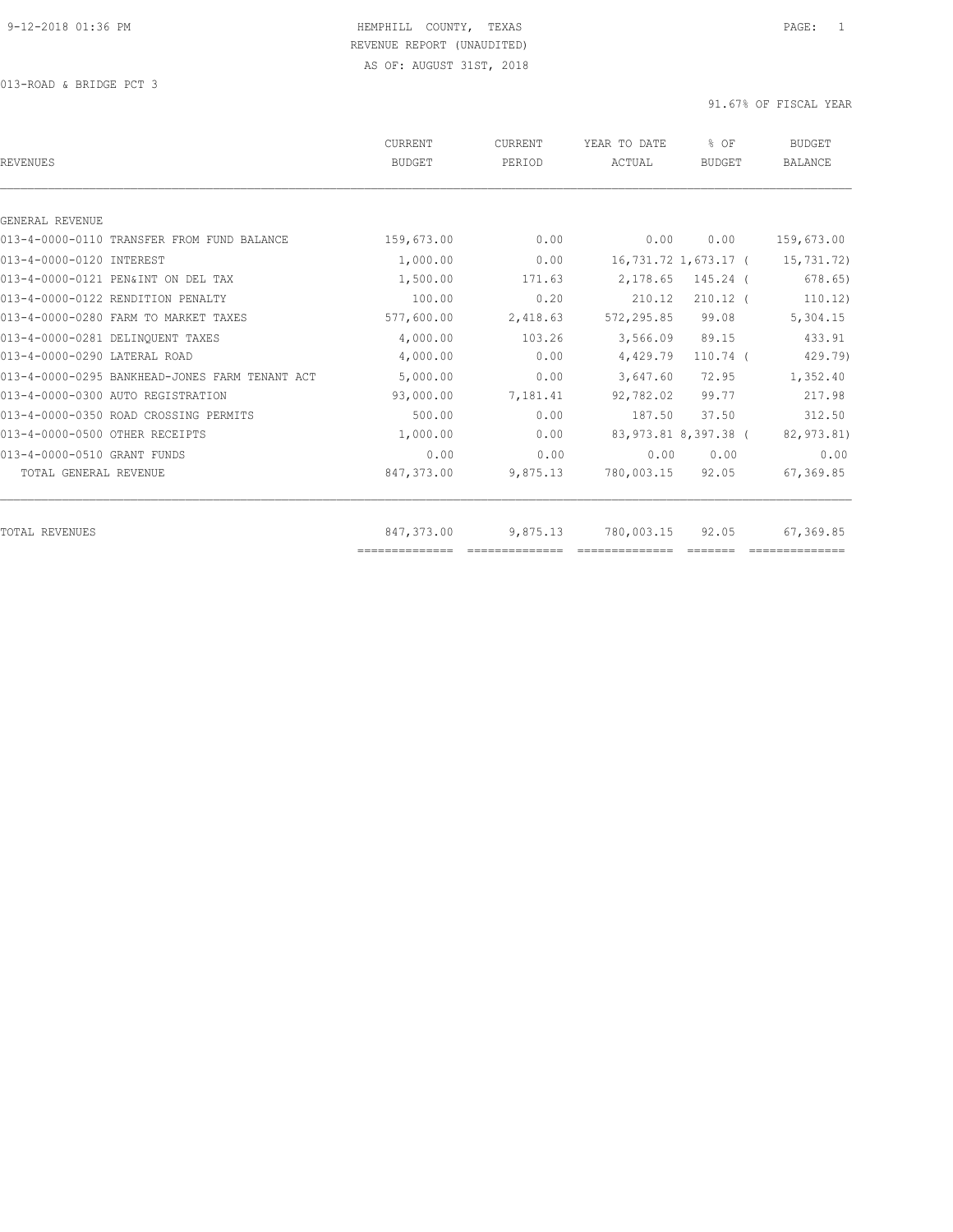014-ROAD & BRIDGE PCT 4

| <b>REVENUES</b>                                | CURRENT<br><b>BUDGET</b> | CURRENT<br>PERIOD | YEAR TO DATE<br>ACTUAL | % OF<br><b>BUDGET</b> | <b>BUDGET</b><br><b>BALANCE</b> |
|------------------------------------------------|--------------------------|-------------------|------------------------|-----------------------|---------------------------------|
|                                                |                          |                   |                        |                       |                                 |
| GENERAL REVENUE                                |                          |                   |                        |                       |                                 |
| 014-4-0000-0110 TRANSFER FROM FUND BALANCE     | 50,000.00                | 0.00              | 0.00                   | 0.00                  | 50,000.00                       |
| 014-4-0000-0120 INTEREST                       | 1,000.00                 | 0.00              |                        | 16,878.53 1,687.85 (  | 15,878.53)                      |
| 014-4-0000-0121 PEN&INT ON DEL TAX             | 1,500.00                 | 152.02            | 1,929.63               | $128.64$ (            | 429.63)                         |
| 014-4-0000-0122 RENDITION PENALTY              | 100.00                   | 0.18              | 186.12                 | $186.12$ (            | 86.12)                          |
| 014-4-0000-0280 FARM TO MARKET TAXES           | 511,600.00               | 2,142.22          | 506,890.63             | 99.08                 | 4,709.37                        |
| 014-4-0000-0281 DELINQUENT TAXES               | 3,500.00                 | 91.46             | 3,158.53               | 90.24                 | 341.47                          |
| 014-4-0000-0290 LATERAL ROAD                   | 4,000.00                 | 0.00              | 3,923.52               | 98.09                 | 76.48                           |
| 014-4-0000-0295 BANKHEAD-JONES FARM TENANT ACT | 4,000.00                 | 0.00              | 3,230.73               | 80.77                 | 769.27                          |
| 014-4-0000-0300 AUTO REGISTRATION              | 84,000.00                | 6,360.68          | 82,178.39              | 97.83                 | 1,821.61                        |
| 014-4-0000-0350 ROAD CROSSING PERMITS          | 0.00                     | 187.50            | 562.50                 | $0.00$ (              | 562.50                          |
| 014-4-0000-0500 OTHER RECEIPTS                 | 1,000.00                 | 894.48            |                        | 26,709.72 2,670.97 (  | 25,709.72)                      |
| 014-4-0000-0510 GRANT FUNDS                    | 0.00                     | 0.00              | 0.00                   | 0.00                  | 0.00                            |
| TOTAL GENERAL REVENUE                          | 660,700.00               | 9,828.54          | 645,648.30             | 97.72                 | 15,051.70                       |
| TOTAL REVENUES                                 | 660,700.00               | 9,828.54          | 645,648.30             | 97.72                 | 15,051.70                       |
|                                                | ---------------          |                   |                        |                       |                                 |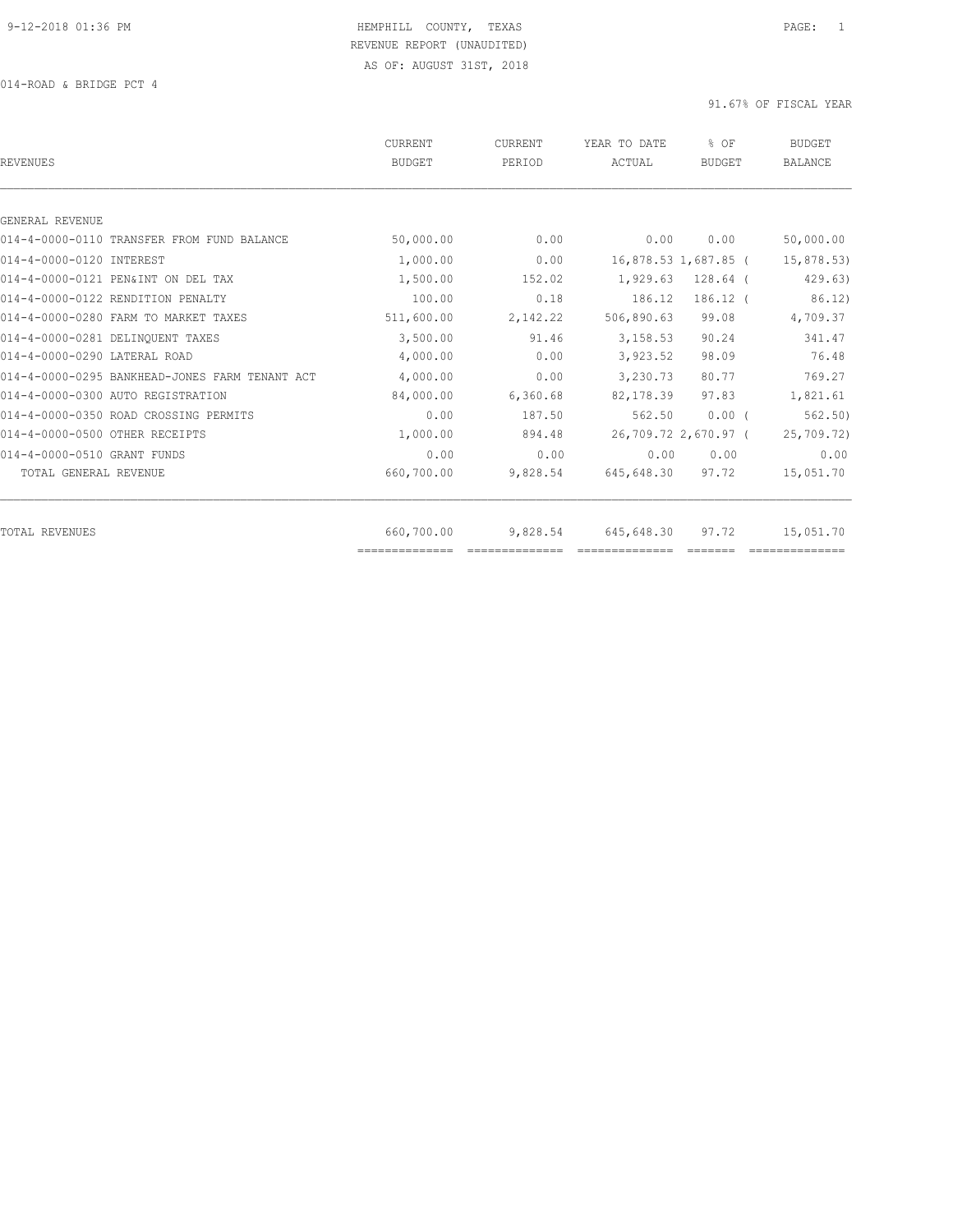022-CO RECORDS PRESERVATION

| REVENUES                                       | CURRENT<br><b>BUDGET</b>    | CURRENT<br>PERIOD | YEAR TO DATE<br>ACTUAL | % OF<br><b>BUDGET</b> | BUDGET<br><b>BALANCE</b> |
|------------------------------------------------|-----------------------------|-------------------|------------------------|-----------------------|--------------------------|
|                                                |                             |                   |                        |                       |                          |
| GENERAL REVENUE                                |                             |                   |                        |                       |                          |
| 022-4-0000-0110 TRANSFER FROM FUND BALANCE     | 60,000.00                   | 0.00              | 0.00                   | 0.00                  | 60,000.00                |
| 022-4-0000-0191 COUNTY RECORDS PRESERVATION FE | 5,000.00                    | 646.06            | 5,772.69               | $115.45$ (            | 772.69                   |
| TOTAL GENERAL REVENUE                          | 65,000.00                   | 646.06            | 5,772.69               | 8.88                  | 59,227.31                |
|                                                |                             |                   |                        |                       |                          |
| TOTAL REVENUES                                 | 65,000.00                   | 646.06            | 5,772.69               | 8.88                  | 59,227.31                |
|                                                | ____________<br>___________ |                   |                        |                       |                          |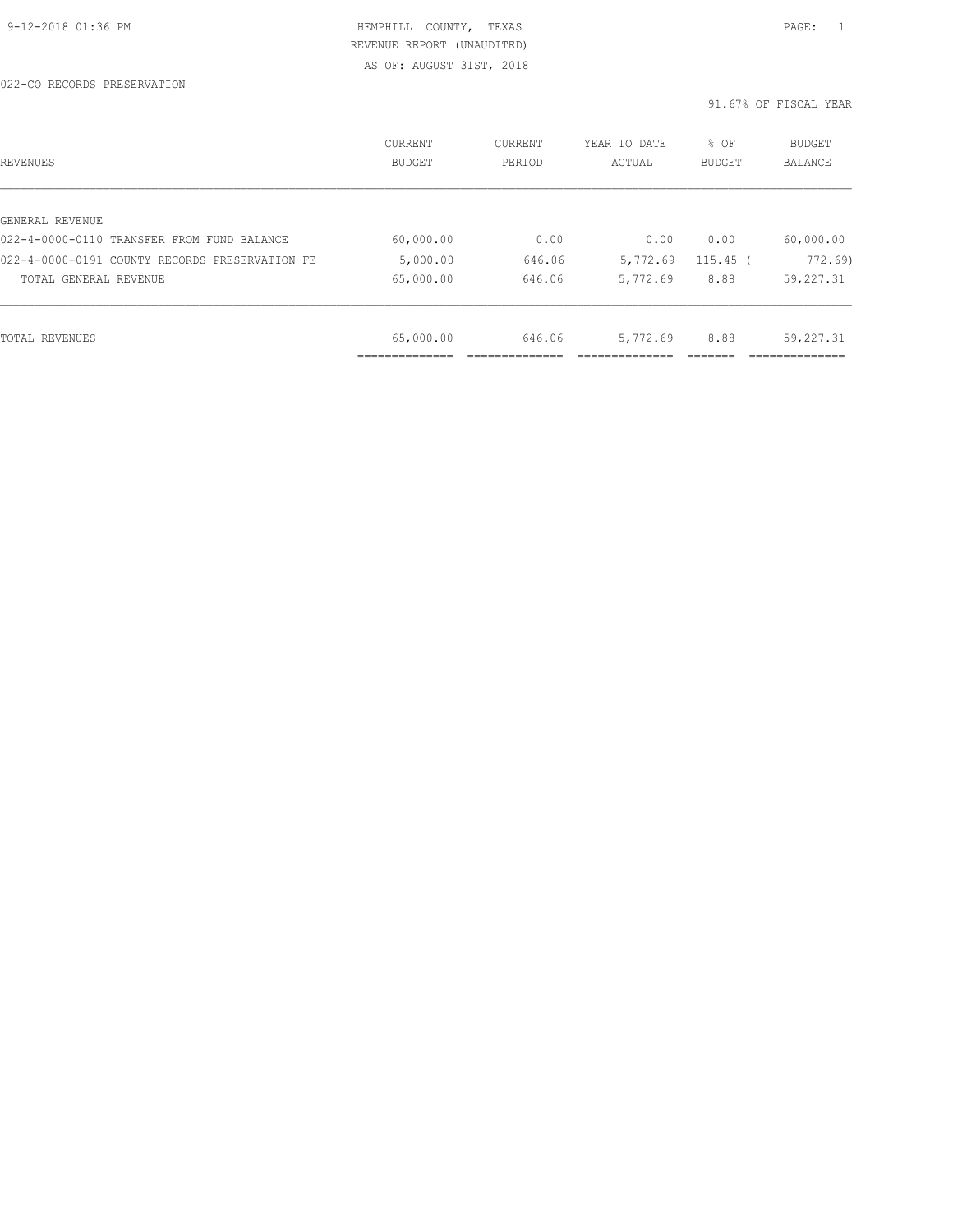| REVENUES                                      | CURRENT<br>BUDGET | CURRENT<br>PERIOD | YEAR TO DATE<br>ACTUAL | % OF<br><b>BUDGET</b> | <b>BUDGET</b><br>BALANCE |
|-----------------------------------------------|-------------------|-------------------|------------------------|-----------------------|--------------------------|
|                                               |                   |                   |                        |                       |                          |
| GENERAL REVENUE                               |                   |                   |                        |                       |                          |
| 023-4-0000-0110 TRANSFER FROM FUND BALANCE    | 3,000.00          | 0.00              | 0.00                   | 0.00                  | 3,000.00                 |
| 023-4-0000-0191 REV-CLK'S RECORD PRESERVATION | 800.00            | 131.97            | 1,039.53               | 129.94 (              | 239.53)                  |
| TOTAL GENERAL REVENUE                         | 3,800.00          | 131.97            | 1,039.53               | 27.36                 | 2,760.47                 |
|                                               |                   |                   |                        |                       |                          |
| TOTAL REVENUES                                | 3,800.00          | 131.97            | 1,039.53               | 27.36                 | 2,760.47                 |
|                                               | ___________       |                   |                        |                       |                          |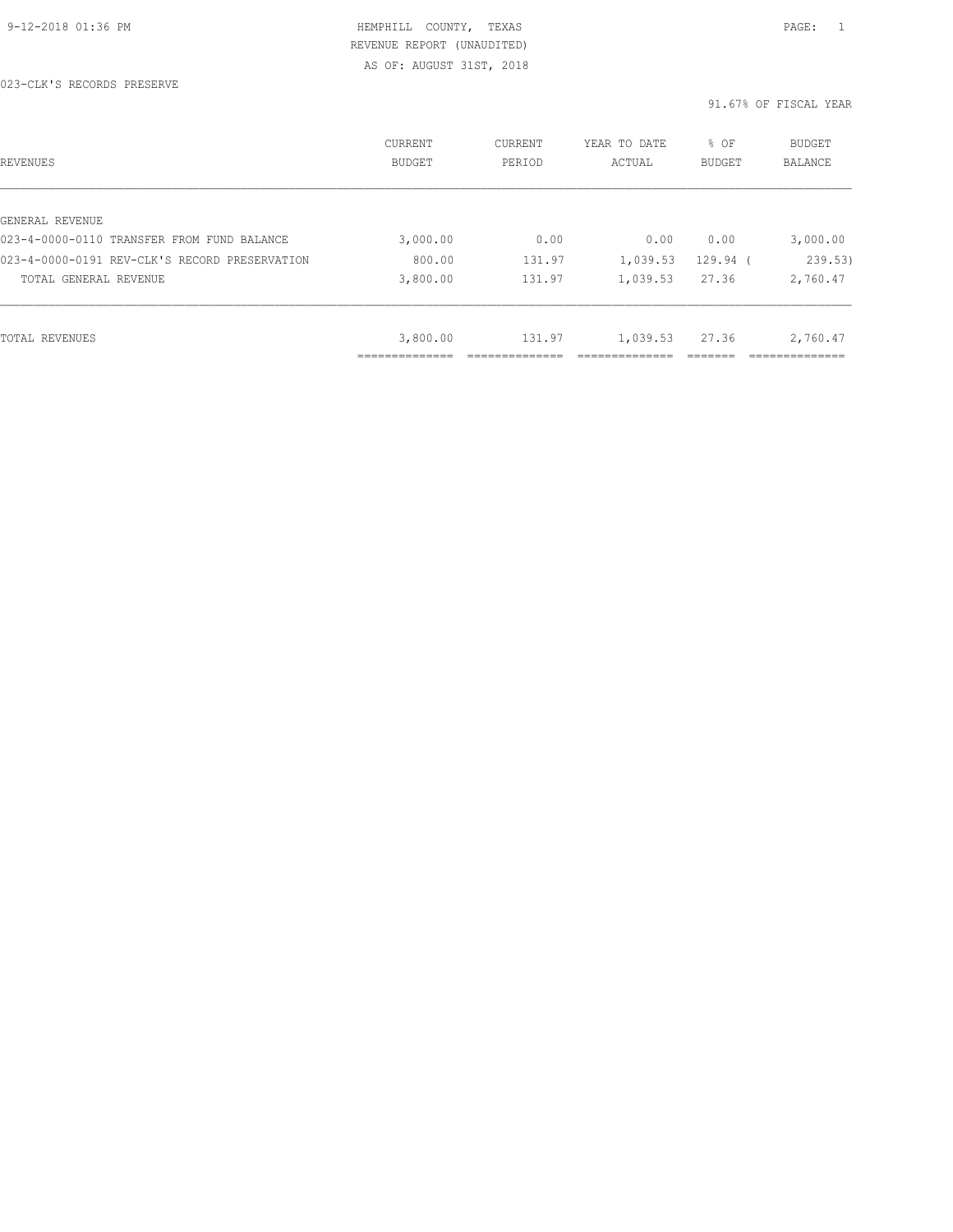024-JUSTICE COURT TECH FUND

| REVENUES                                   | CURRENT<br><b>BUDGET</b>   | CURRENT<br>PERIOD | YEAR TO DATE<br>ACTUAL | % OF<br><b>BUDGET</b> | <b>BUDGET</b><br><b>BALANCE</b> |
|--------------------------------------------|----------------------------|-------------------|------------------------|-----------------------|---------------------------------|
|                                            |                            |                   |                        |                       |                                 |
| GENERAL REVENUE                            |                            |                   |                        |                       |                                 |
| 024-4-0000-0110 TRANSFER FROM FUND BALANCE | 7,000.00                   | 0.00              | 0.00                   | 0.00                  | 7,000.00                        |
| 024-4-0000-0191 TECH FEES/EXP              | 2,000.00                   | 231.70            | 2,509.67               | 125.48 (              | 509.67)                         |
| TOTAL GENERAL REVENUE                      | 9,000.00                   | 231.70            | 2,509.67               | 27.89                 | 6,490.33                        |
|                                            |                            |                   |                        |                       |                                 |
| TOTAL REVENUES                             | 9,000.00                   | 231.70            | 2,509.67               | 27.89                 | 6,490.33                        |
|                                            | -------------<br>_________ |                   |                        |                       | -----------                     |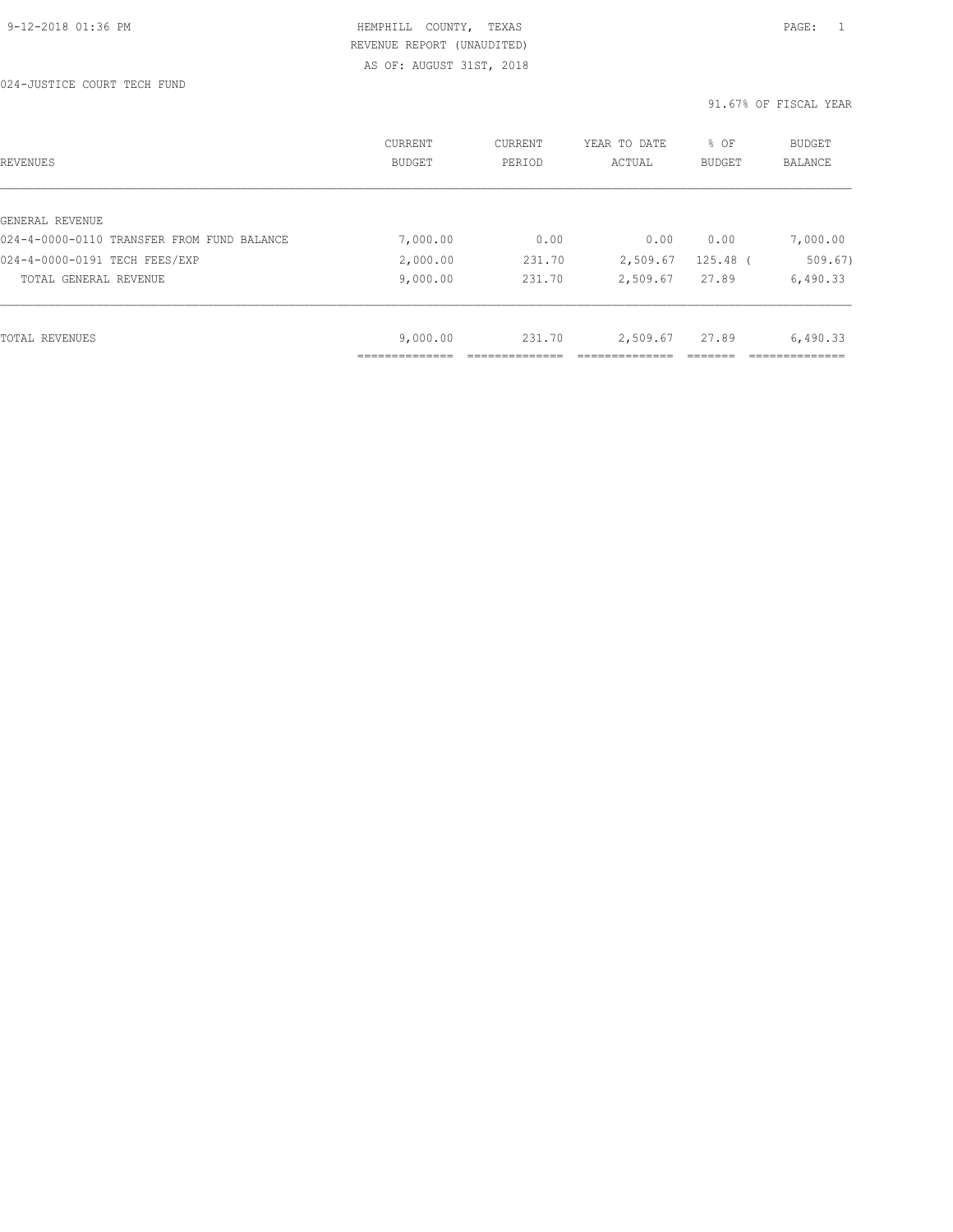026-CLERK'S TECH FUND

| REVENUES                                   | <b>CURRENT</b><br><b>BUDGET</b> | CURRENT<br>PERIOD | YEAR TO DATE<br>ACTUAL | % OF<br><b>BUDGET</b> | <b>BUDGET</b><br>BALANCE |
|--------------------------------------------|---------------------------------|-------------------|------------------------|-----------------------|--------------------------|
|                                            |                                 |                   |                        |                       |                          |
| GENERAL REVENUE                            |                                 |                   |                        |                       |                          |
| 026-4-0000-0110 TRANSFER FROM FUND BALANCE | 0.00                            | 0.00              | 0.00                   | 0.00                  | 0.00                     |
| 026-4-0000-0191 CLERK'S TECH FEES          | 1,500.00                        | 184.42            | 1,400.33               | 93.36                 | 99.67                    |
| TOTAL GENERAL REVENUE                      | 1,500.00                        | 184.42            | 1,400.33               | 93.36                 | 99.67                    |
|                                            |                                 |                   |                        |                       |                          |
| TOTAL REVENUES                             | 1,500.00                        | 184.42            | 1,400.33               | 93.36                 | 99.67                    |
|                                            | -----------<br>------------     |                   |                        |                       |                          |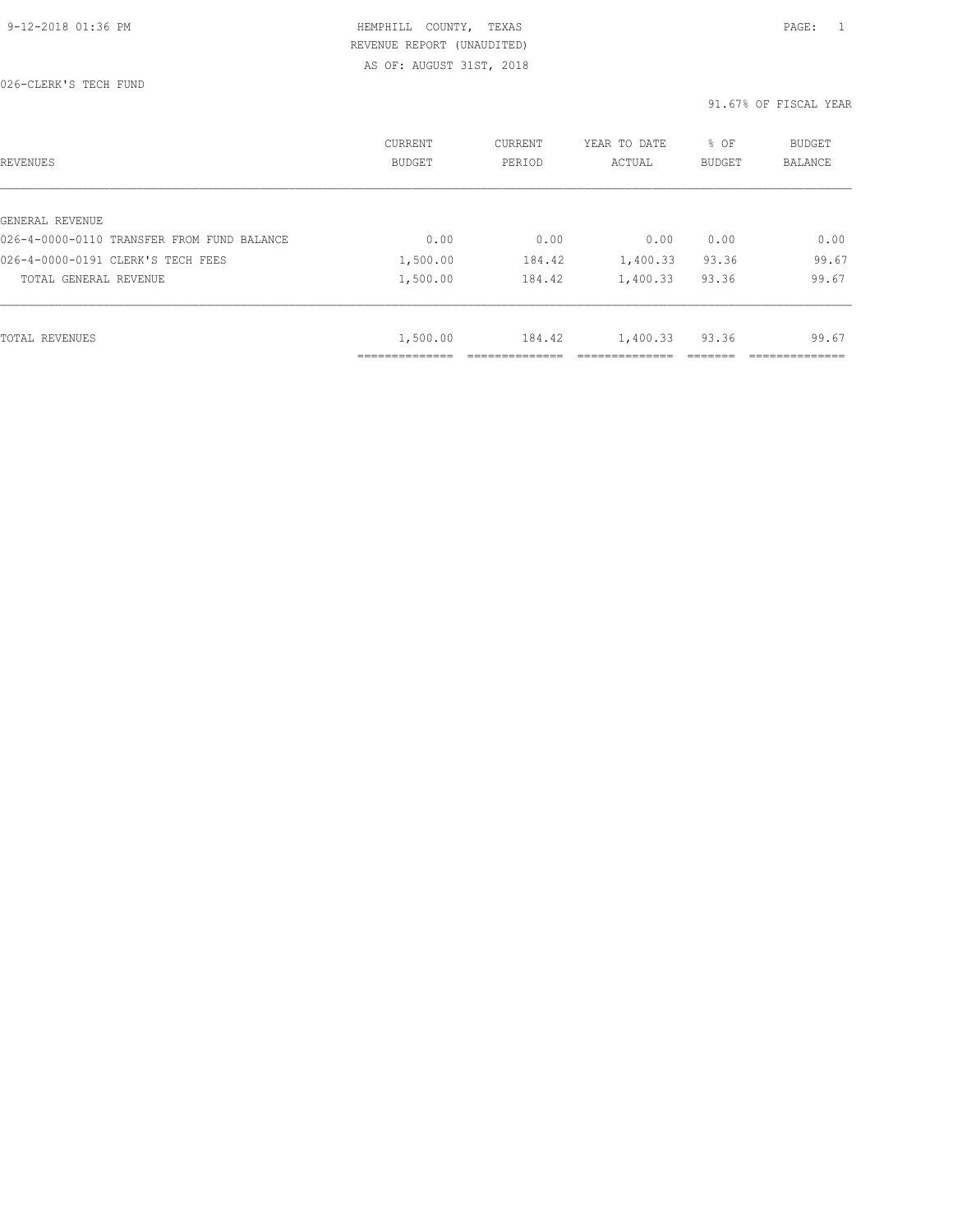| REVENUES                                   | CURRENT<br><b>BUDGET</b> | CURRENT<br>PERIOD | YEAR TO DATE<br>ACTUAL | % OF<br><b>BUDGET</b> | <b>BUDGET</b><br>BALANCE |
|--------------------------------------------|--------------------------|-------------------|------------------------|-----------------------|--------------------------|
|                                            |                          |                   |                        |                       |                          |
| GENERAL REVENUE                            |                          |                   |                        |                       |                          |
| 029-4-0000-0110 TRANSFER FROM FUND BALANCE | 1,000.00                 | 0.00              | 0.00                   | 0.00                  | 1,000.00                 |
| 029-4-0000-0330 PRETRIAL INTERVENTION      | 1,000.00                 | 0.00              | 1,000.00               | 100.00                | 0.00                     |
| TOTAL GENERAL REVENUE                      | 2,000.00                 | 0.00              | 1,000.00               | 50.00                 | 1,000.00                 |
|                                            |                          |                   |                        |                       |                          |
| TOTAL REVENUES                             | 2,000.00                 | 0.00              | 1,000.00               | 50.00                 | 1,000.00                 |
|                                            |                          |                   |                        |                       |                          |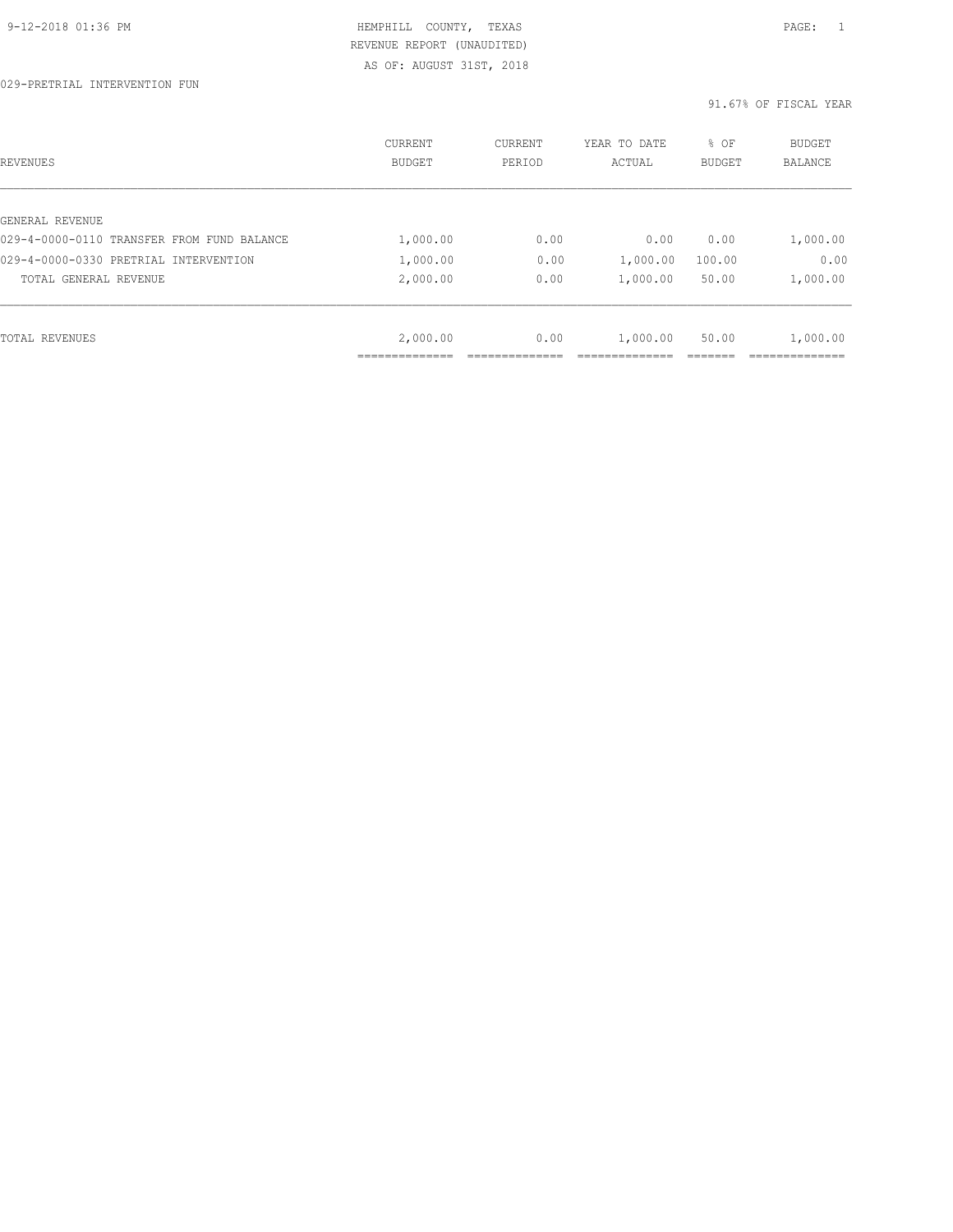| REVENUES                                   | CURRENT<br><b>BUDGET</b> | CURRENT<br>PERIOD | YEAR TO DATE<br>ACTUAL | % OF<br>BUDGET | BUDGET<br><b>BALANCE</b> |
|--------------------------------------------|--------------------------|-------------------|------------------------|----------------|--------------------------|
|                                            |                          |                   |                        |                |                          |
| GENERAL REVENUE                            |                          |                   |                        |                |                          |
| 032-4-0000-0110 TRANSFER FROM FUND BALANCE | 15,000.00                | 0.00              | 0.00                   | 0.00           | 15,000.00                |
| 032-4-0000-0220 FEES-CHECK COLLECTION      | 500.00                   | 90.00             | 420.00                 | 84.00          | 80.00                    |
| TOTAL GENERAL REVENUE                      | 15,500.00                | 90.00             | 420.00                 | 2.71           | 15,080.00                |
|                                            |                          |                   |                        |                |                          |
| TOTAL REVENUES                             | 15,500.00                | 90.00             | 420.00                 | 2.71           | 15,080.00                |
|                                            | .                        |                   |                        |                | __________               |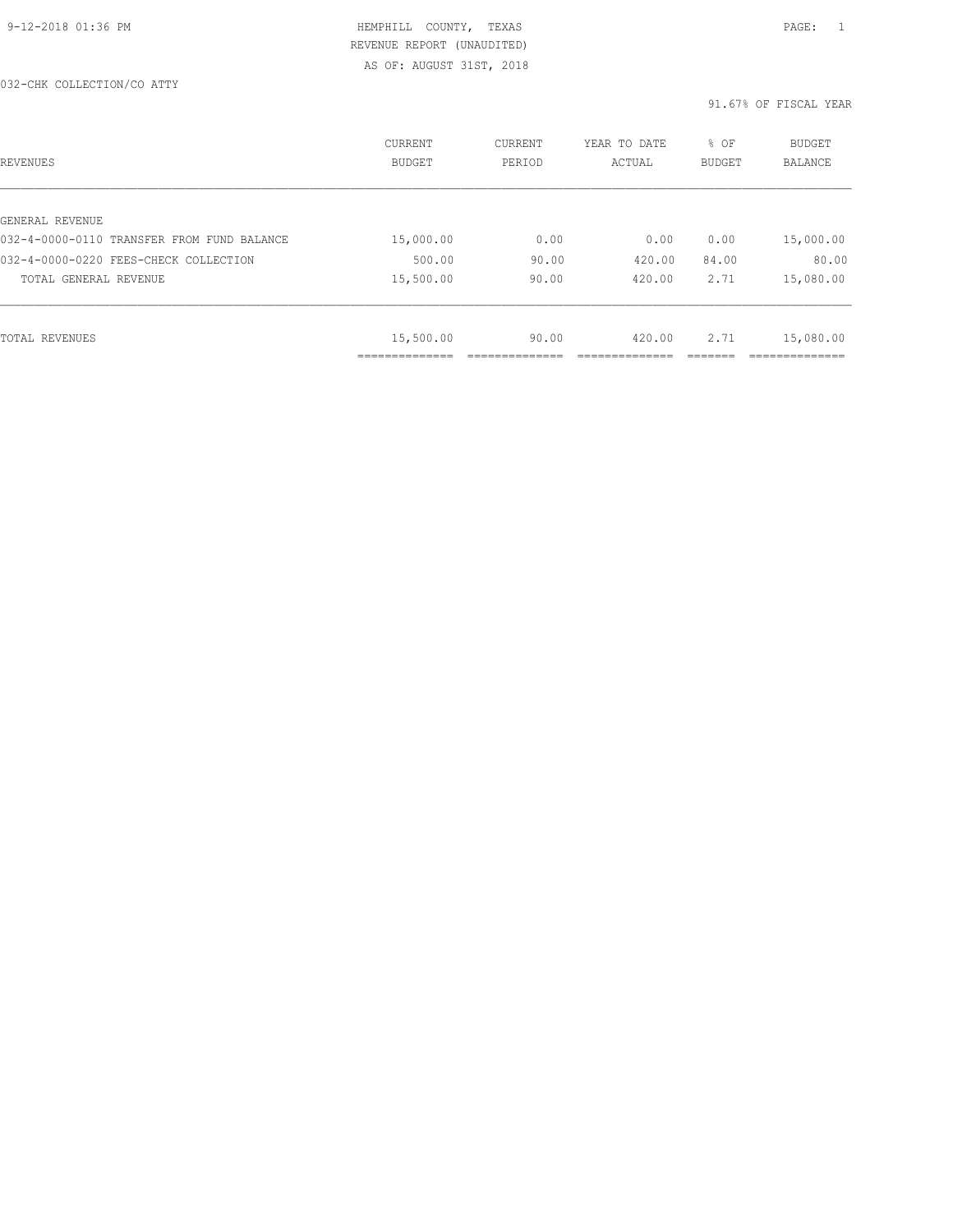036-ANNUAL LEOSE/LAW

| REVENUES                                   | CURRENT<br><b>BUDGET</b> | CURRENT<br>PERIOD | YEAR TO DATE<br>ACTUAL | % OF<br>BUDGET | BUDGET<br><b>BALANCE</b> |
|--------------------------------------------|--------------------------|-------------------|------------------------|----------------|--------------------------|
|                                            |                          |                   |                        |                |                          |
| GENERAL REVENUE                            |                          |                   |                        |                |                          |
| 036-4-0000-0110 TRANSFER FROM FUND BALANCE | 8,000.00                 | 0.00              | 0.00                   | 0.00           | 8,000.00                 |
| 036-4-0000-0440 STATE FEES                 | 2,000.00                 | 0.00              | 1,493.22               | 74.66          | 506.78                   |
| TOTAL GENERAL REVENUE                      | 10,000.00                | 0.00              | 1,493.22               | 14.93          | 8,506.78                 |
|                                            |                          |                   |                        |                |                          |
| TOTAL REVENUES                             | 10,000.00                | 0.00              | 1,493.22               | 14.93          | 8,506.78                 |
|                                            |                          |                   |                        |                |                          |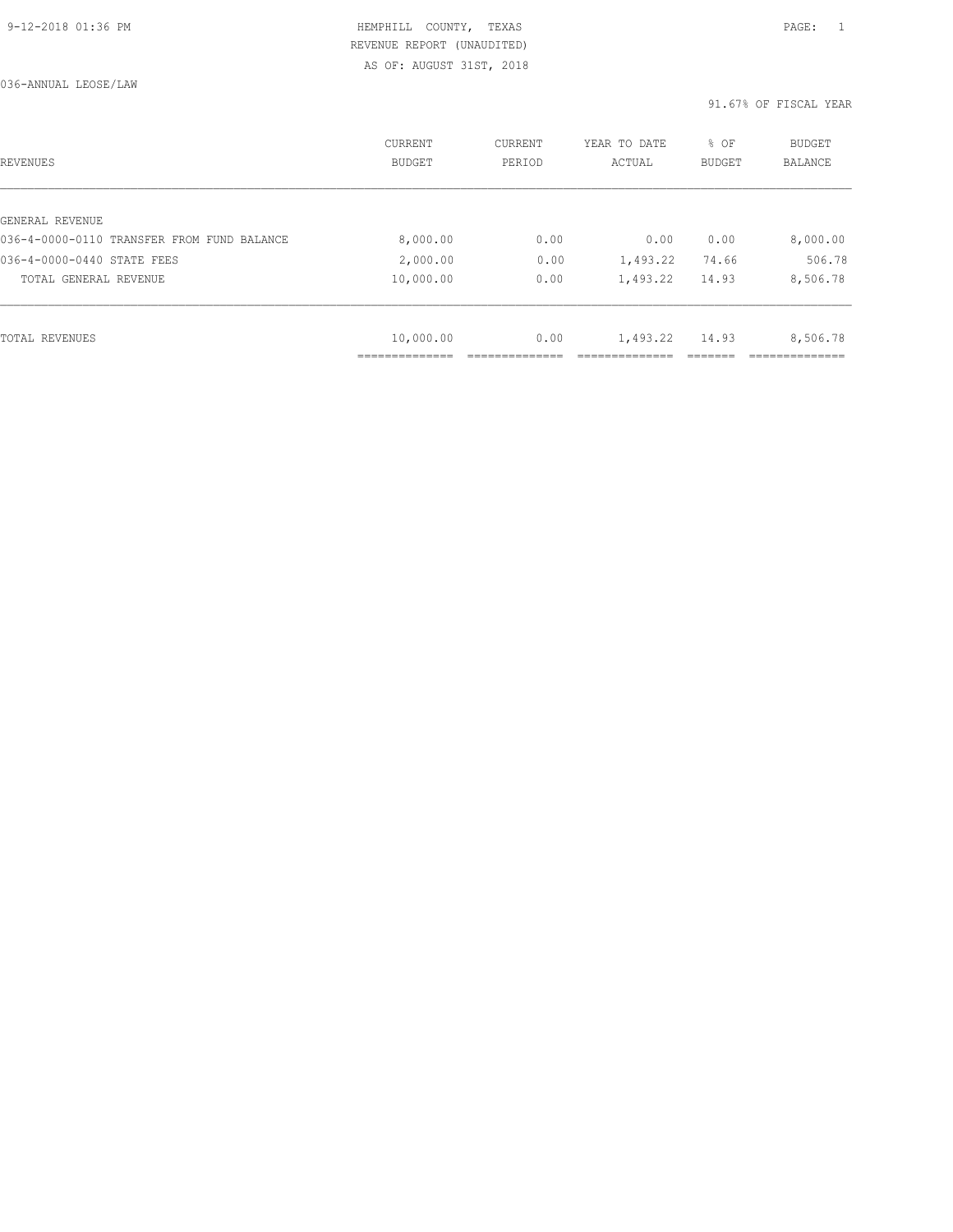046-SCAAP

| REVENUES                                   | CURRENT<br><b>BUDGET</b> | CURRENT<br>PERIOD | YEAR TO DATE<br>ACTUAL | % OF<br>BUDGET | BUDGET<br><b>BALANCE</b> |
|--------------------------------------------|--------------------------|-------------------|------------------------|----------------|--------------------------|
|                                            |                          |                   |                        |                |                          |
| GENERAL REVENUE                            |                          |                   |                        |                |                          |
| 046-4-0000-0110 TRANSFER FROM FUND BALANCE | 65,000.00                | 0.00              | 0.00                   | 0.00           | 65,000.00                |
| 046-4-0000-0260 GRANT AWARD                | 6,000.00                 | 0.00              | 0.00                   | 0.00           | 6,000.00                 |
| TOTAL GENERAL REVENUE                      | 71,000.00                | 0.00              | 0.00                   | 0.00           | 71,000.00                |
|                                            |                          |                   |                        |                |                          |
| TOTAL REVENUES                             | 71,000.00                | 0.00              | 0.00                   | 0.00           | 71,000.00                |
|                                            | ___________              |                   |                        |                |                          |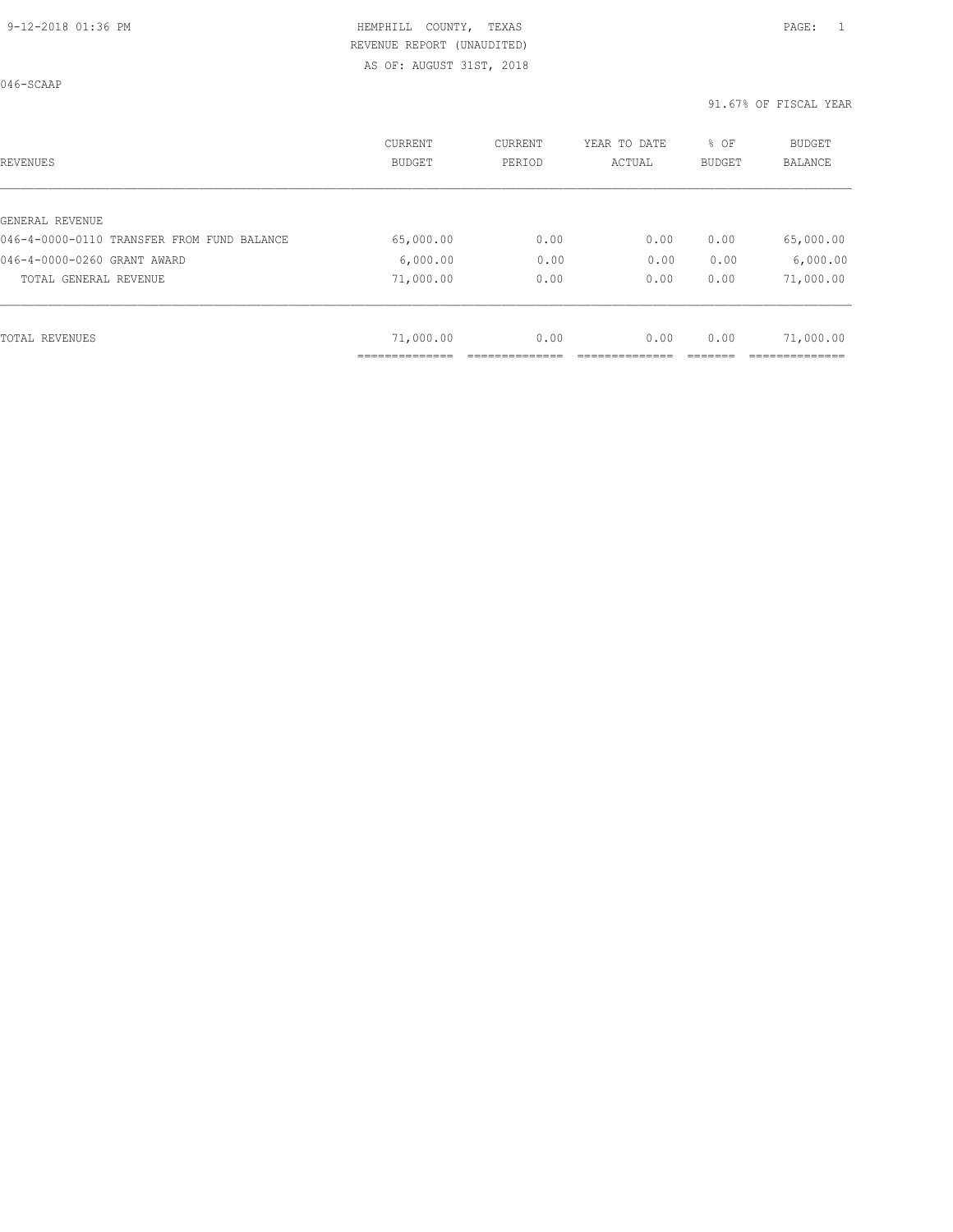| REVENUES                                            | <b>CURRENT</b><br><b>BUDGET</b> | CURRENT<br>PERIOD | YEAR TO DATE<br>ACTUAL | % OF<br><b>BUDGET</b> | <b>BUDGET</b><br>BALANCE |
|-----------------------------------------------------|---------------------------------|-------------------|------------------------|-----------------------|--------------------------|
|                                                     |                                 |                   |                        |                       |                          |
| GENERAL REVENUE<br>047-4-0000-0401 SALES/COMMISSARY | 0.00                            | 0.00              | 0.00                   | 0.00                  | 0.00                     |
| 047-4-0000-0500 MISCELLANEOUS INCOME                | 0.00                            | 0.00              | 0.00                   | 0.00                  | 0.00                     |
|                                                     |                                 |                   |                        |                       |                          |
| TOTAL GENERAL REVENUE                               | 0.00                            | 0.00              | 0.00                   | 0.00                  | 0.00                     |
|                                                     |                                 |                   |                        |                       |                          |
| TOTAL REVENUES                                      | 0.00                            | 0.00              | 0.00                   | 0.00                  | 0.00                     |
|                                                     | ____________                    |                   |                        |                       |                          |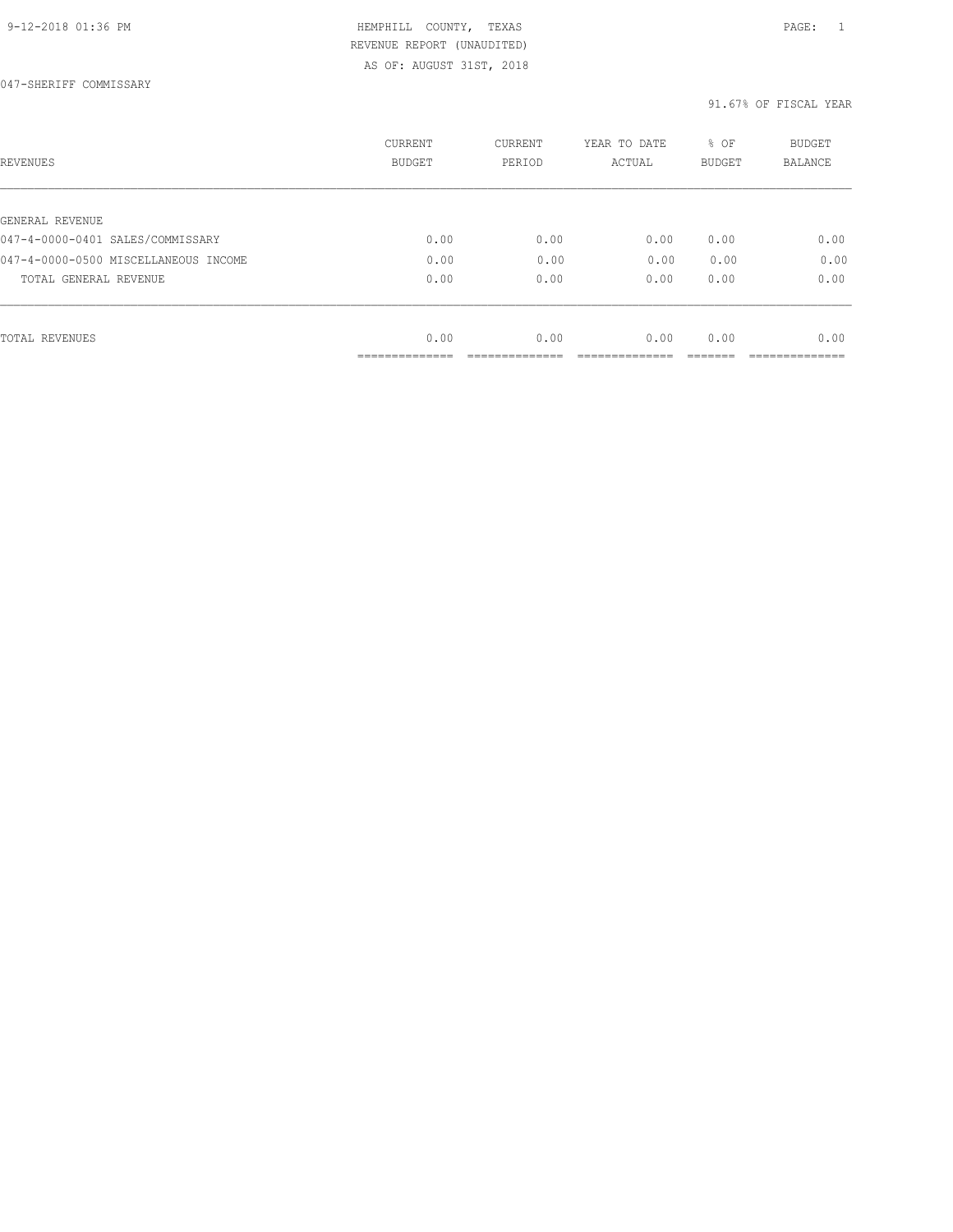| REVENUES                              | <b>CURRENT</b><br><b>BUDGET</b> | CURRENT<br>PERIOD | YEAR TO DATE<br>ACTUAL | % OF<br><b>BUDGET</b> | BUDGET<br>BALANCE |
|---------------------------------------|---------------------------------|-------------------|------------------------|-----------------------|-------------------|
|                                       |                                 |                   |                        |                       |                   |
| GENERAL REVENUE                       |                                 |                   |                        |                       |                   |
| 048-4-0000-0120 INTEREST              | 0.00                            | 0.00              | 0.00                   | 0.00                  | 0.00              |
| 048-4-0000-0401 PROCEEDS FROM SEIZURE | 0.00                            | 0.00              | 0.00                   | 0.00                  | 0.00              |
| TOTAL GENERAL REVENUE                 | 0.00                            | 0.00              | 0.00                   | 0.00                  | 0.00              |
|                                       |                                 |                   |                        |                       |                   |
| TOTAL REVENUES                        | 0.00                            | 0.00              | 0.00                   | 0.00                  | 0.00              |
|                                       |                                 |                   |                        |                       |                   |